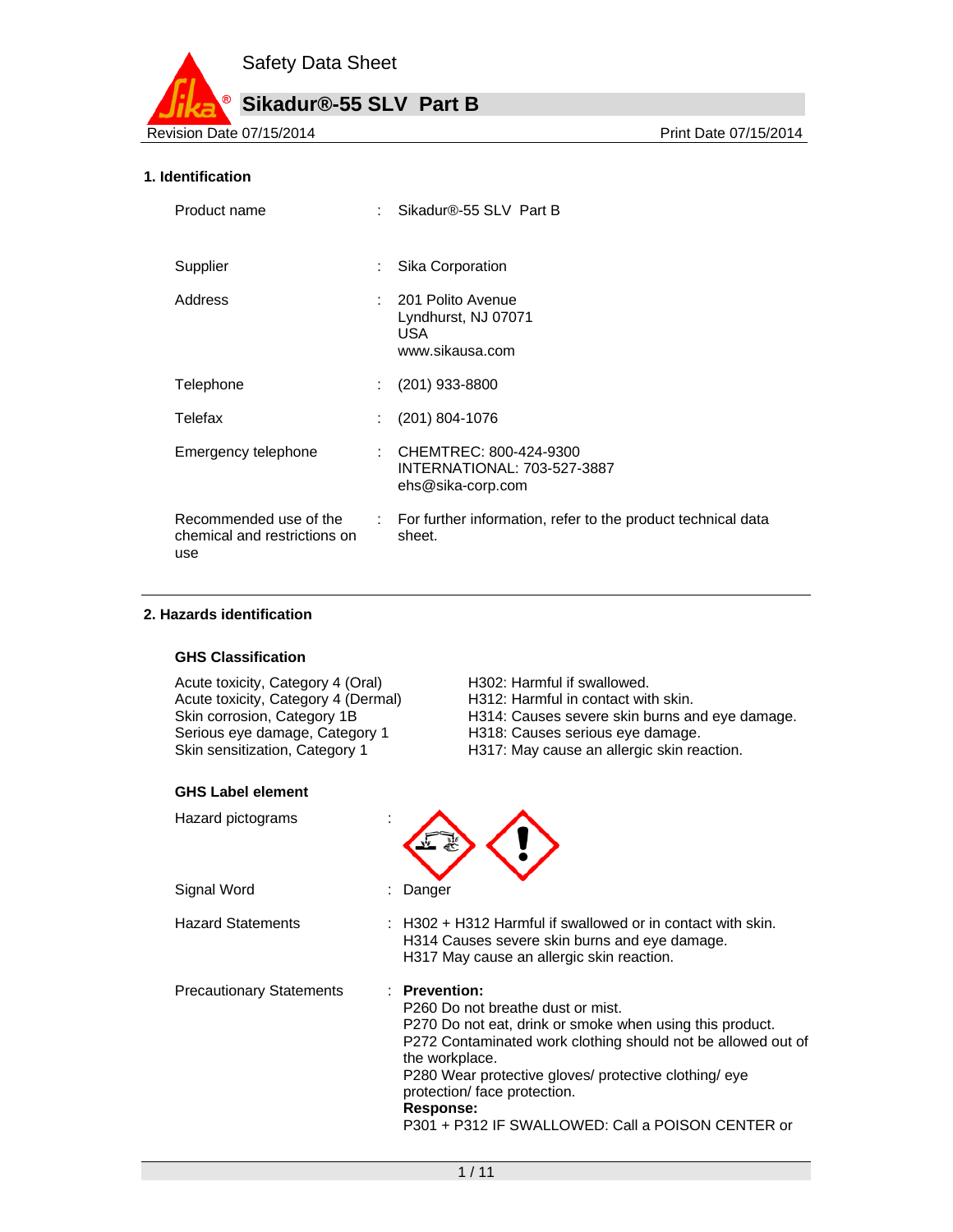

doctor/ physician if you feel unwell. P301 + P330 + P331 IF SWALLOWED: Rinse mouth. Do NOT induce vomiting. P303 + P361 + P353 IF ON SKIN (or hair): Remove/ Take off immediately all contaminated clothing. Rinse skin with water/ shower. P304 + P340 IF INHALED: Remove victim to fresh air and keep at rest in a position comfortable for breathing. P305 + P351 + P338 IF IN EYES: Rinse cautiously with water for several minutes. Remove contact lenses, if present and easy to do. Continue rinsing. P310 Immediately call a POISON CENTER or doctor/ physician. P333 + P313 If skin irritation or rash occurs: Get medical advice/ attention. P363 Wash contaminated clothing before reuse. **Storage:**  P405 Store locked up. **Disposal:**  P501 Dispose of contents/ container to an approved waste disposal plant. Warning **Example 20 Starts 1 and 20 Starts 1 and 2** : Reports have associated repeated and prolonged exposure to some of the chemicals in this product with permanent brain,liver, kidney and nervous system damage. Intentional misuse by deliberate concentration and inhalation of vapors may be harmful or fatal.

See Section 11 for more detailed information on health effects and symptoms.

### **3. Composition/information on ingredients**

#### **Hazardous ingredients**

| l Chemical Name                       | CAS-No.        | Concentration (%)   |
|---------------------------------------|----------------|---------------------|
| Isophoronediamine                     | 2855-13-2      | $>= 25 - 50 \%$     |
| Benzyl alcohol                        | $100 - 51 - 6$ | $\ge$ = 10 - < 20 % |
| Phenol, styrenated                    | 61788-44-1     | $\ge$ = 10 - < 20 % |
| 2-piperazin-1-ylethylamine            | $140-31-8$     | $\ge$ = 10 - < 20 % |
| 2,4,6-tris(dimethylaminomethyl)phenol | $90 - 72 - 2$  | $>= 5 - < 10 \%$    |
| Salicylic acid                        | 69-72-7        | $>= 2 - 5\%$        |
| bis[(dimethylamino)methyl]phenol      | 71074-89-0     | $>= 1 - 2%$         |

There are no additional ingredients present which, within the current knowledge of the supplier and in the concentrations applicable, are classified as hazardous to health or the environment and hence require reporting in this section.

#### **4. First aid measures**

If inhaled : Move to fresh air. Consult a physician after significant exposure.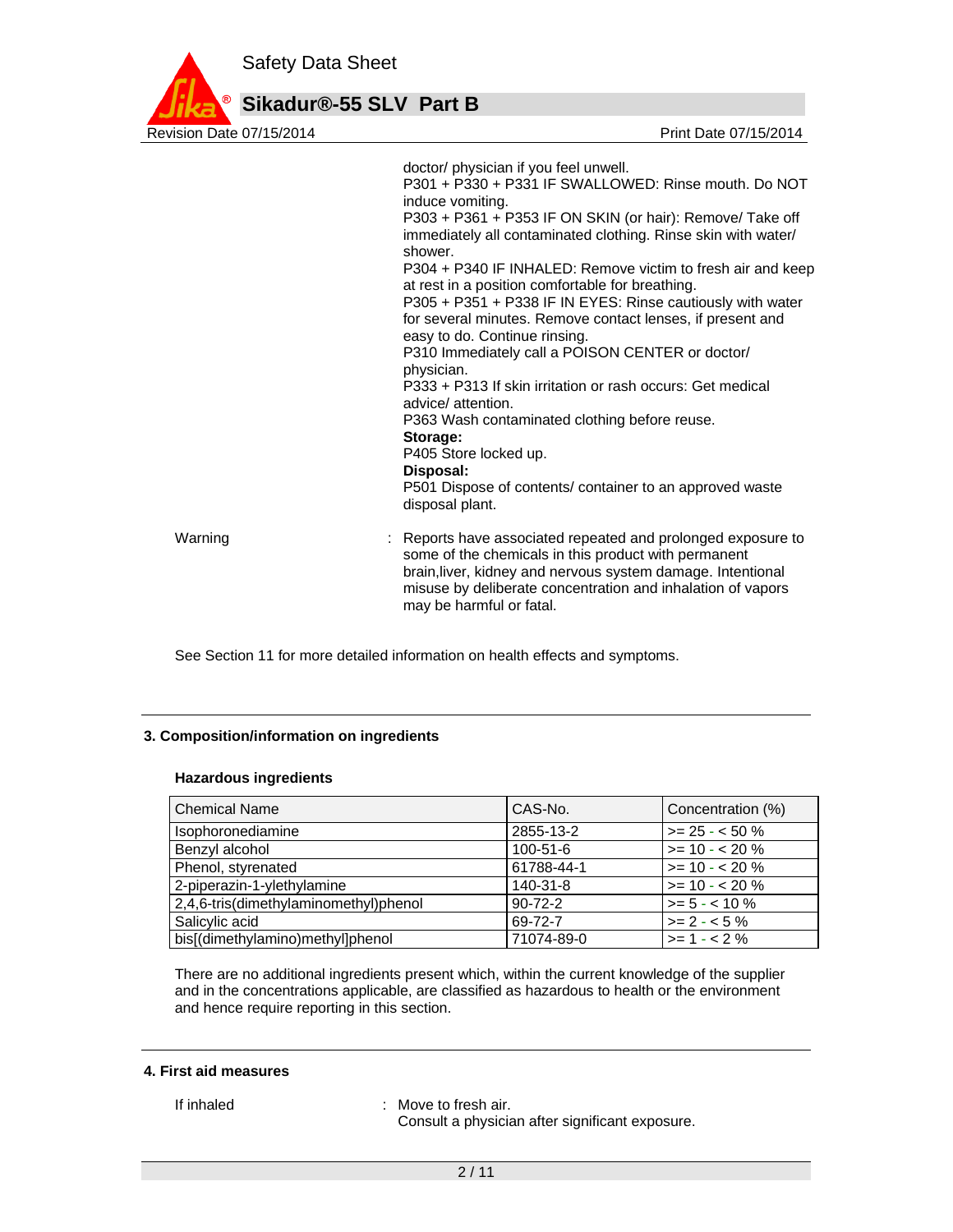Safety Data Sheet



# **Sikadur®-55 SLV Part B**

| Revision Date 07/15/2014                                          | Print Date 07/15/2014                                                                                                                                                                                                                                                                                                   |
|-------------------------------------------------------------------|-------------------------------------------------------------------------------------------------------------------------------------------------------------------------------------------------------------------------------------------------------------------------------------------------------------------------|
| In case of skin contact                                           | : Take off contaminated clothing and shoes immediately.<br>Wash off with soap and plenty of water.<br>Immediate medical treatment is necessary as untreated<br>wounds from corrosion of the skin heal slowly and with<br>difficulty.                                                                                    |
| In case of eye contact                                            | : Small amounts splashed into eyes can cause irreversible<br>tissue damage and blindness.<br>In the case of contact with eyes, rinse immediately with plenty<br>of water and seek medical advice.<br>Continue rinsing eyes during transport to hospital.<br>Remove contact lenses.<br>Keep eye wide open while rinsing. |
| If swallowed                                                      | : Clean mouth with water and drink afterwards plenty of water.<br>Do NOT induce vomiting.<br>Do not give milk or alcoholic beverages.<br>Never give anything by mouth to an unconscious person.<br>Take victim immediately to hospital.                                                                                 |
| Most important symptoms<br>and effects, both acute and<br>delayed | : Health injuries may be delayed.<br>corrosive effects<br>sensitizing effects                                                                                                                                                                                                                                           |
|                                                                   | Gastrointestinal discomfort<br>Allergic reactions<br><b>Dermatitis</b><br>Skin disorders<br>See Section 11 for more detailed information on health effects<br>and symptoms.                                                                                                                                             |
| Protection of first-aiders                                        | : Move out of dangerous area.<br>Consult a physician.<br>Show this material safety data sheet to the doctor in<br>attendance.                                                                                                                                                                                           |
| Notes to physician                                                | : Treat symptomatically.                                                                                                                                                                                                                                                                                                |
|                                                                   |                                                                                                                                                                                                                                                                                                                         |

# **5. Fire-fighting measures**

| Suitable extinguishing media                      | : Use extinguishing measures that are appropriate to local<br>circumstances and the surrounding environment.                                                                                                                    |
|---------------------------------------------------|---------------------------------------------------------------------------------------------------------------------------------------------------------------------------------------------------------------------------------|
| Specific extinguishing<br>methods                 | : Collect contaminated fire extinguishing water separately. This<br>must not be discharged into drains.<br>Fire residues and contaminated fire extinguishing water must<br>be disposed of in accordance with local regulations. |
| Special protective equipment<br>for fire-fighters | : In the event of fire, wear self-contained breathing apparatus.                                                                                                                                                                |

# **6. Accidental release measures**

| Personal precautions,    | : Use personal protective equipment. |
|--------------------------|--------------------------------------|
| protective equipment and | Deny access to unprotected persons.  |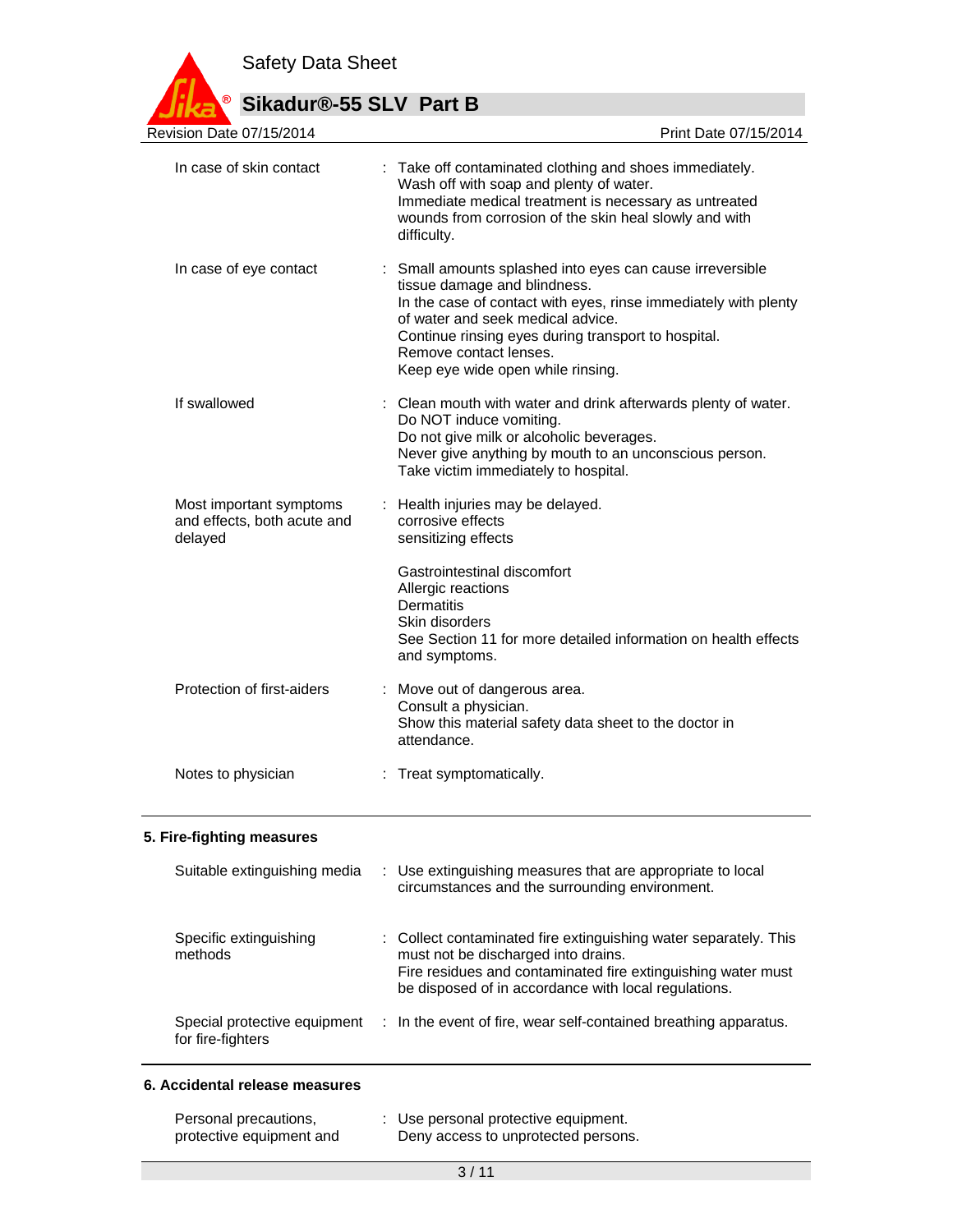Safety Data Sheet **Sikadur®-55 SLV Part B** Revision Date 07/15/2014 Print Date 07/15/2014

| emergency procedures<br>Environmental precautions        | : Do not flush into surface water or sanitary sewer system.<br>If the product contaminates rivers and lakes or drains inform<br>respective authorities.<br>Local authorities should be advised if significant spillages<br>cannot be contained. |
|----------------------------------------------------------|-------------------------------------------------------------------------------------------------------------------------------------------------------------------------------------------------------------------------------------------------|
| Methods and materials for<br>containment and cleaning up | : Soak up with inert absorbent material (e.g. sand, silica gel,<br>acid binder, universal binder, sawdust).<br>Keep in suitable, closed containers for disposal.                                                                                |

## **7. Handling and storage**

| Advice on safe handling     | : Avoid exceeding the given occupational exposure limits (see<br>section 8).<br>Do not get in eyes, on skin, or on clothing.<br>For personal protection see section 8.<br>Persons with a history of skin sensitization problems or<br>asthma, allergies, chronic or recurrent respiratory disease<br>should not be employed in any process in which this mixture is<br>being used.<br>Smoking, eating and drinking should be prohibited in the<br>application area.<br>Follow standard hygiene measures when handling chemical<br>products. |
|-----------------------------|---------------------------------------------------------------------------------------------------------------------------------------------------------------------------------------------------------------------------------------------------------------------------------------------------------------------------------------------------------------------------------------------------------------------------------------------------------------------------------------------------------------------------------------------|
| Conditions for safe storage | : Store in original container.<br>Keep container tightly closed in a dry and well-ventilated<br>place.<br>Containers which are opened must be carefully resealed and<br>kept upright to prevent leakage.<br>Observe label precautions.<br>Store in accordance with local regulations.                                                                                                                                                                                                                                                       |
| Materials to avoid          | no data available                                                                                                                                                                                                                                                                                                                                                                                                                                                                                                                           |

# **8. Exposure controls/personal protection**

Contains no substances with occupational exposure limit values.

| <b>Engineering measures</b> | : Use of adequate ventilation should be sufficient to control<br>worker exposure to airborne contaminants. If the use of this<br>product generates dust, fumes, gas, vapor or mist, use<br>process enclosures, local exhaust ventilation or other<br>engineering controls to keep worker exposure below any<br>recommended or statutory limits. |
|-----------------------------|-------------------------------------------------------------------------------------------------------------------------------------------------------------------------------------------------------------------------------------------------------------------------------------------------------------------------------------------------|
|                             |                                                                                                                                                                                                                                                                                                                                                 |

# **Personal protective equipment**

| Respiratory protection | : Use a properly fitted NIOSH approved air-purifying or air-fed<br>respirator complying with an approved standard if a risk<br>assessment indicates this is necessary. |
|------------------------|------------------------------------------------------------------------------------------------------------------------------------------------------------------------|
|                        | The filter class for the respirator must be suitable for the<br>maximum expected contaminant concentration                                                             |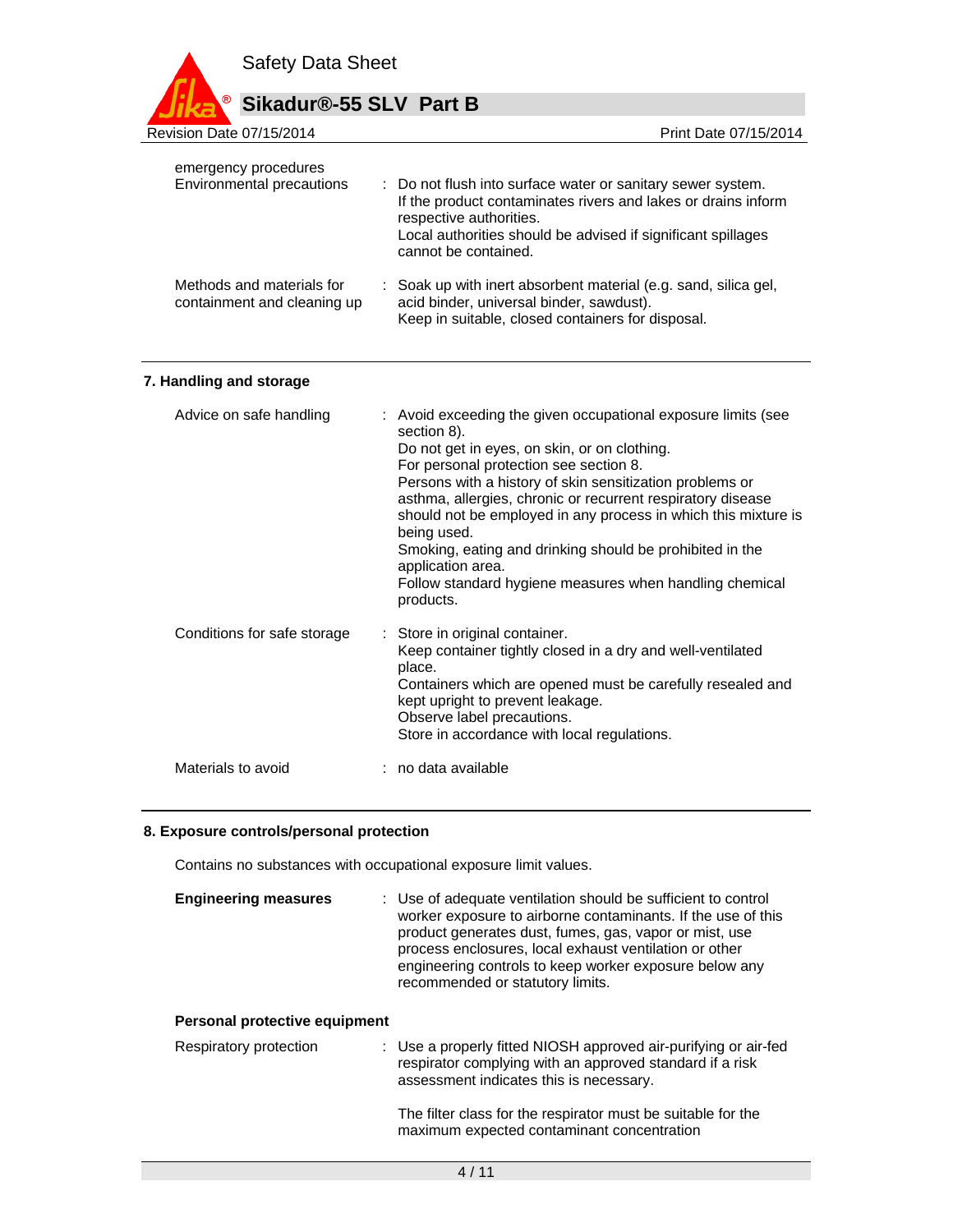

| $750011$ Date $0171372014$ | FIIIIL DAIU VII I SIZUT <del>4</del>                                                                                                                                                                                                                  |
|----------------------------|-------------------------------------------------------------------------------------------------------------------------------------------------------------------------------------------------------------------------------------------------------|
|                            | (gas/vapor/aerosol/particulates) that may arise when handling<br>the product. If this concentration is exceeded, self-contained<br>breathing apparatus must be used.                                                                                  |
| Hand protection            |                                                                                                                                                                                                                                                       |
| Remarks                    | : Chemical-resistant, impervious gloves complying with an<br>approved standard should be worn at all times when handling<br>chemical products if a risk assessment indicates this is<br>necessary.                                                    |
| Eye protection             | : Safety eyewear complying with an approved standard should<br>be used when a risk assessment indicates this is necessary.                                                                                                                            |
| Skin and body protection   | : Choose body protection in relation to its type, to the<br>concentration and amount of dangerous substances, and to<br>the specific work-place.                                                                                                      |
| Hygiene measures           | : Avoid contact with skin, eyes and clothing.<br>Wash hands before breaks and immediately after handling the<br>product.<br>Remove contaminated clothing and protective equipment<br>before entering eating areas.<br>Wash thoroughly after handling. |

# **9. Physical and chemical properties**

| Appearance                              | ÷  | liquid                   |
|-----------------------------------------|----|--------------------------|
| Color                                   |    | light yellow             |
| Odor                                    | ÷  | amine-like               |
| Odor Threshold                          | ÷  | no data available        |
| Flash point                             | ÷  | $> 212$ °F ( $> 100$ °C) |
| Ignition temperature                    | ÷. | not applicable           |
| Decomposition temperature               | t. | no data available        |
| Lower explosion limit (Vol%)            | ÷  | no data available        |
| Upper explosion limit (Vol%)            | ÷  | no data available        |
| Flammability (solid, gas)               | t. | no data available        |
| Oxidizing properties                    | ÷  | no data available        |
| Autoignition temperature                | ÷  | no data available        |
| рH                                      |    | no data available        |
| Melting point/range /<br>Freezing point | ÷  | no data available        |
| Boiling point/boiling range             | t. | no data available        |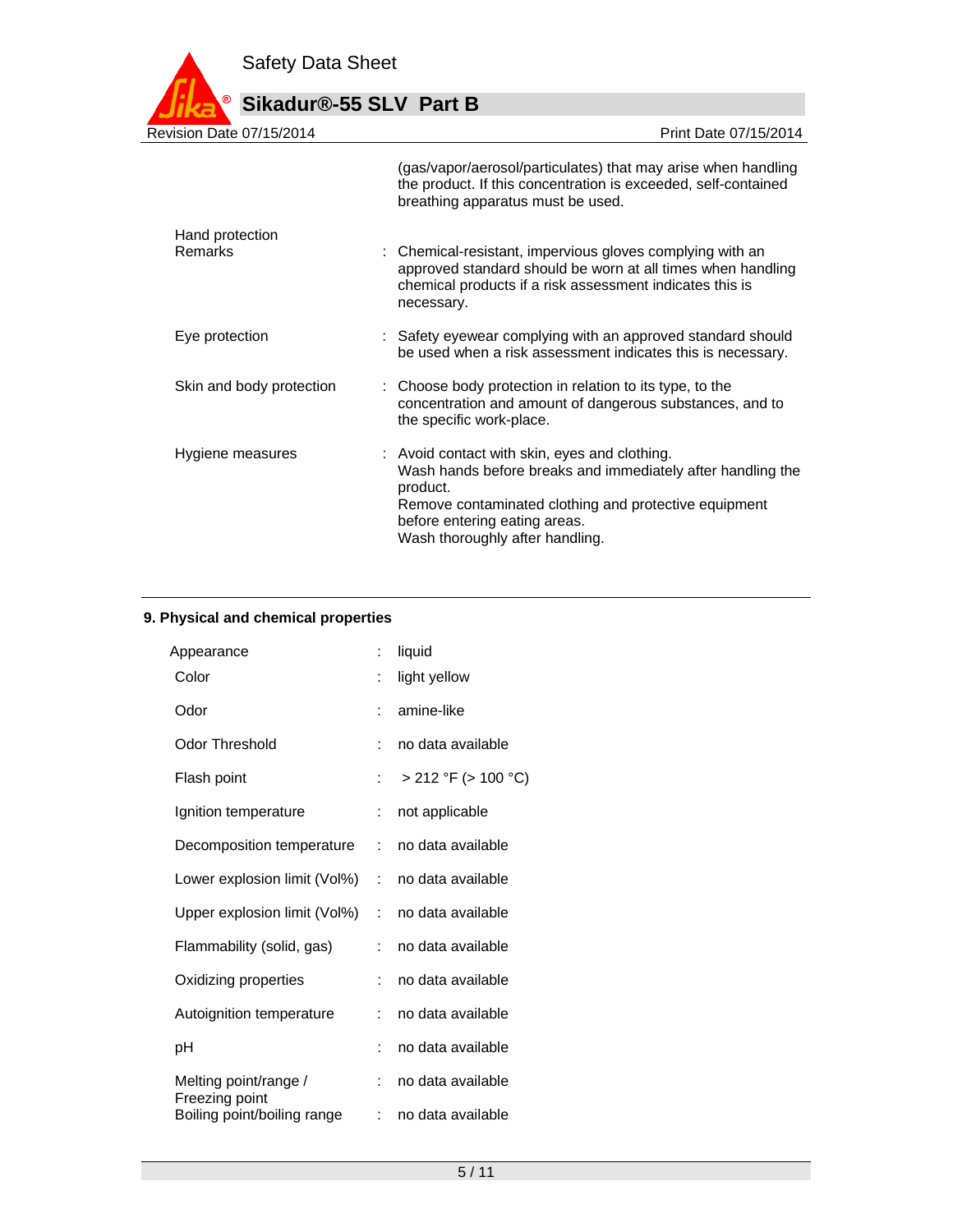

| Vapor pressure                                       | : no data available                   |
|------------------------------------------------------|---------------------------------------|
| Density                                              | : $0.97$ g/cm3<br>at 73 °F (23 °C)    |
| Water solubility                                     | : Note: soluble                       |
| Partition coefficient: n-<br>octanol/water           | : no data available                   |
| Viscosity, dynamic                                   | : no data available                   |
| Viscosity, kinematic                                 | $: > 20.5$ mm2/s<br>at 104 °F (40 °C) |
| Relative vapor density                               | : no data available                   |
| Evaporation rate                                     | : no data available                   |
| Burning rate                                         | : no data available                   |
| Volatile organic compounds : 13 g/l<br>(VOC) content | A+B Combined                          |
|                                                      |                                       |

# **10. Stability and reactivity**

| Reactivity                                                   | : No dangerous reaction known under conditions of normal use. |
|--------------------------------------------------------------|---------------------------------------------------------------|
| Chemical stability                                           | : The product is chemically stable.                           |
| Possibility of hazardous<br>reactions<br>Conditions to avoid | : Stable under recommended storage conditions.                |
|                                                              | : no data available                                           |
| Incompatible materials                                       | : no data available                                           |

# **11. Toxicological information**

## **Acute toxicity**

# **Product**

| Acute oral toxicity       | : no data available |
|---------------------------|---------------------|
| Acute inhalation toxicity | : no data available |
| Acute dermal toxicity     | : no data available |

# **Ingredients:**

| Isophoronediamine : |                              |  |
|---------------------|------------------------------|--|
| Acute oral toxicity | : LD50 Oral rat: 1,030 mg/kg |  |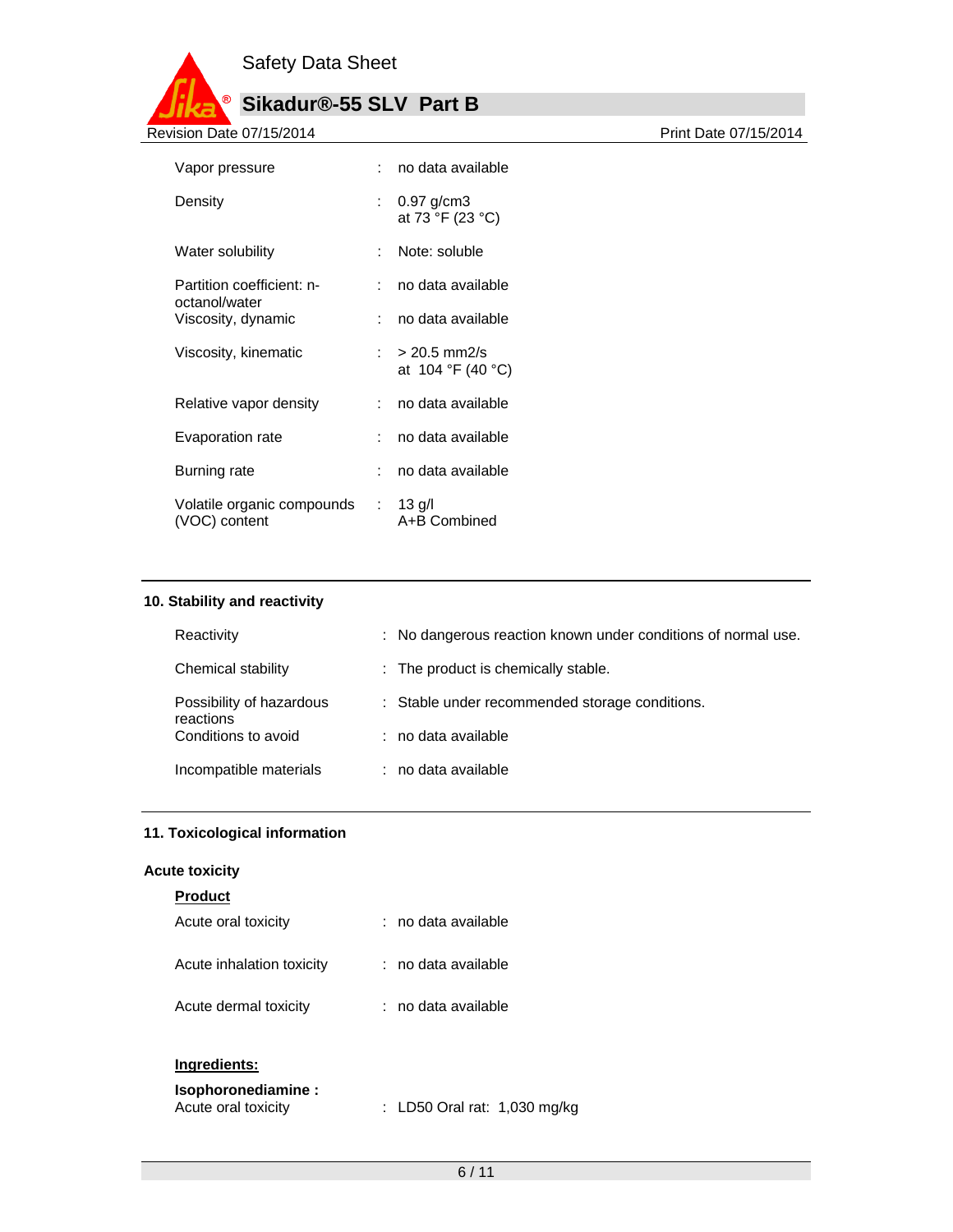Safety Data Sheet

# **Sikadur®-55 SLV Part B**

Revision Date 07/15/2014 **Revision Date 07/15/2014** 

| <b>Benzyl alcohol:</b><br>Acute oral toxicity | : LD50 Oral rat: 1,230 mg/kg                                               |
|-----------------------------------------------|----------------------------------------------------------------------------|
| Acute inhalation toxicity                     | : LC50 rat: 4.178 mg/l<br>Exposure time: 4 h<br>Test atmosphere: dust/mist |
| Phenol, styrenated :                          |                                                                            |
| Acute oral toxicity                           | : LD50 Oral rat: $2,500$ mg/kg                                             |
|                                               |                                                                            |
| Acute dermal toxicity                         | : LD50 Dermal rat: $>$ 5,000 mg/kg                                         |
| 2-piperazin-1-ylethylamine:                   |                                                                            |
| Acute oral toxicity                           | : LD50 Oral rabbit: ca. 2,097 mg/kg                                        |
|                                               |                                                                            |
| Acute dermal toxicity                         | : LD50 Dermal rabbit: ca. 866 mg/kg                                        |
|                                               |                                                                            |
| Salicylic acid:<br>Acute oral toxicity        | : LD50 Oral rat: 891 mg/kg                                                 |
|                                               |                                                                            |
| Acute dermal toxicity                         | : LD50 Dermal rat: $> 2,000$ mg/kg                                         |

## **Skin corrosion/irritation**

### **Product**

Causes severe skin burns and eye damage.

## **Serious eye damage/eye irritation**

# **Product**

no data available

# **Respiratory or skin sensitization**

### **Product**

May cause an allergic skin reaction.

### **Germ cell mutagenicity**

# **Product**

Mutagenicity **interest and a set of the State Austic** contact and a vailable

# **Carcinogenicity**

# **Product**

Carcinogenicity : no data available

**IARC** not applicable

# **NTP** not applicable **Reproductive Toxicity/Fertility**

# **Product**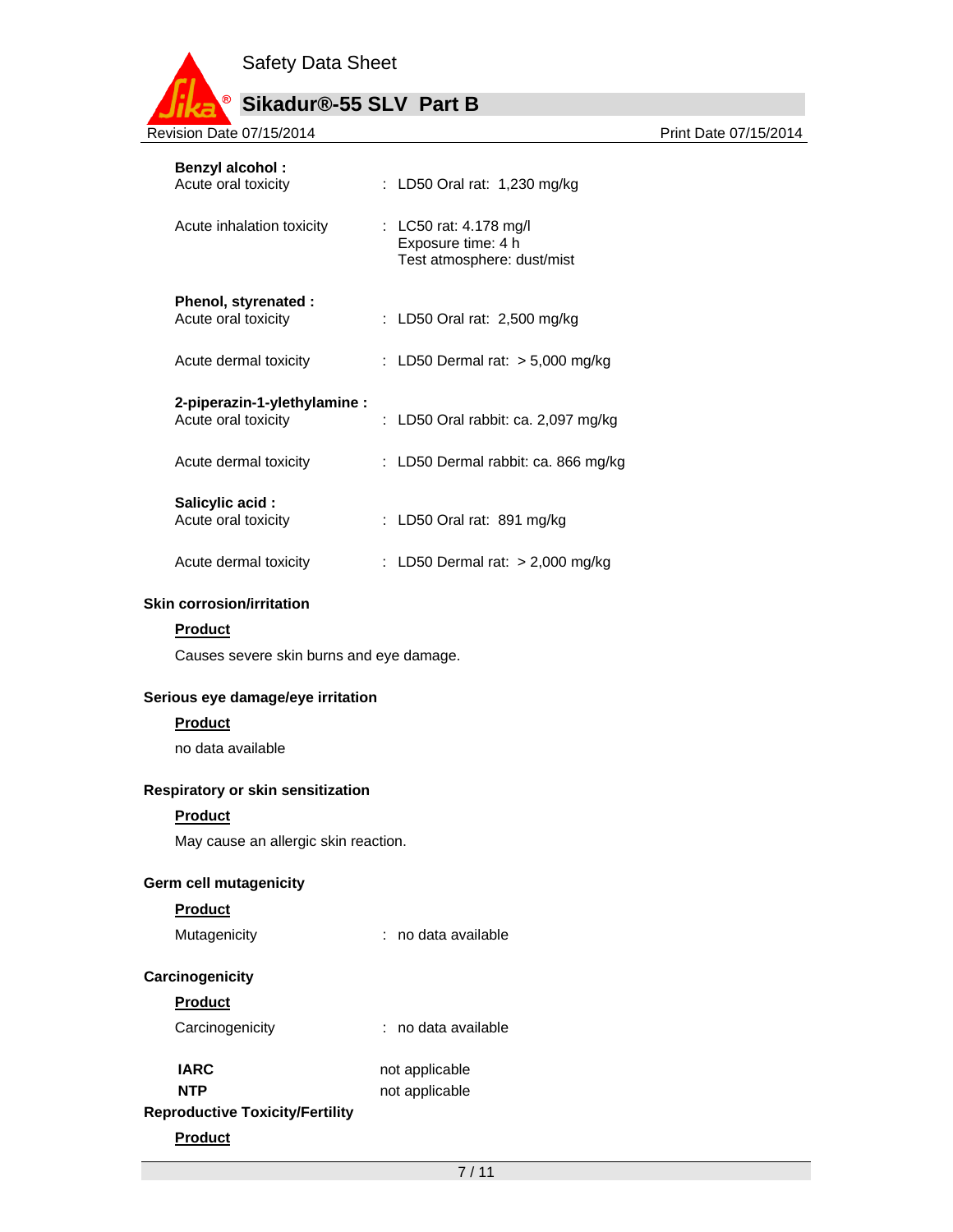

Reproductive toxicity : no data available

### **Reproductive Toxicity/Development/Teratogenicity**

#### **Product**

Teratogenicity : no data available

#### **STOT-single exposure**

**Product** 

Assessment: no data available

#### **STOT-repeated exposure**

Once sensitized, a severe allergic reaction may occur when subsequently exposed to very low levels. Reports have associated repeated and prolonged exposure to some of the chemicals in this product with permanent brain,liver, kidney and nervous system damage. Intentional misuse by deliberate concentration and inhalation of vapors may be harmful or fatal.

### **Product**

Assessment: no data available

#### **Aspiration toxicity**

#### **Product**

no data available

#### **12. Ecological information**

| Other information | Do not empty into drains; dispose of this material and its<br>container in a safe way.<br>Avoid dispersal of spilled material and runoff and contact<br>with soil, waterways, drains and sewers. |
|-------------------|--------------------------------------------------------------------------------------------------------------------------------------------------------------------------------------------------|
|                   |                                                                                                                                                                                                  |

## **Component:**

2-piperazin-1-ylethylamine 140-31-8 Toxicity to fish:

LC<sub>50</sub> Species: Fish Dose: > 100 mg/l Exposure time: 96 h

#### **13. Disposal considerations**

#### **Disposal methods**

| Waste from residues | : Disposal of this product, solutions and any by-products should |  |
|---------------------|------------------------------------------------------------------|--|
|                     | at all times comply with the requirements of environmental       |  |
|                     | protection and waste disposal legislation and any regional       |  |
|                     | local authority requirements.                                    |  |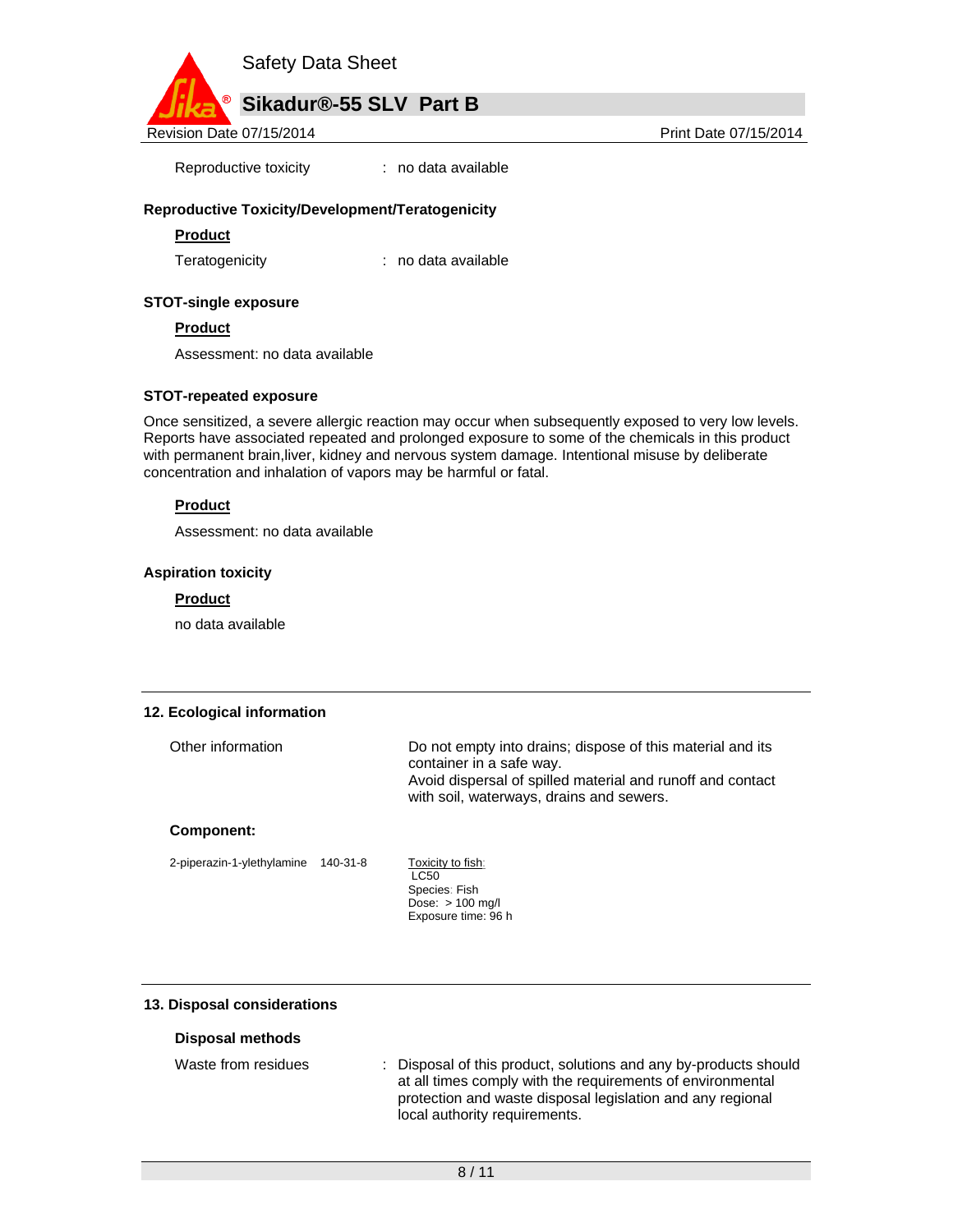

Contaminated packaging : Empty containers should be taken to an approved waste handling site for recycling or disposal.

#### **14. Transport information**

| <b>DOT</b>                                        |                                                                                             |
|---------------------------------------------------|---------------------------------------------------------------------------------------------|
| UN number                                         | 3267                                                                                        |
| Description of the goods                          | Corrosive liquid, basic, organic, n.o.s.<br>(Isophoronediamine, 2-piperazin-1-ylethylamine) |
| Class                                             | 8                                                                                           |
| Packing group                                     | Ш                                                                                           |
| Labels                                            | 8                                                                                           |
| <b>Emergency Response</b>                         | 153                                                                                         |
| Guidebook Number                                  |                                                                                             |
| <b>IATA</b>                                       |                                                                                             |
| UN number                                         | 3267                                                                                        |
| Description of the goods                          | Corrosive liquid, basic, organic, n.o.s.<br>(Isophoronediamine, 2-piperazin-1-ylethylamine) |
| Class                                             | 8                                                                                           |
| Packing group                                     | $\mathbf{I}$                                                                                |
| Labels                                            | 8                                                                                           |
| Packing instruction (cargo<br>aircraft)           | 855                                                                                         |
| Packing instruction                               | 851                                                                                         |
| (passenger aircraft)                              |                                                                                             |
| Packing instruction                               | Y840                                                                                        |
| (passenger aircraft)                              |                                                                                             |
| <b>IMDG</b>                                       |                                                                                             |
| UN number                                         | 3267                                                                                        |
| Description of the goods                          | CORROSIVE LIQUID, BASIC, ORGANIC, N.O.S.<br>(Isophoronediamine, 2-piperazin-1-ylethylamine) |
| Class                                             | 8                                                                                           |
| Packing group                                     | Ш                                                                                           |
| Labels                                            | 8                                                                                           |
| EmS Number 1                                      | $F-A$                                                                                       |
| EmS Number 2                                      | $S-B$                                                                                       |
| Marine pollutant                                  | no                                                                                          |
| Special precautions for user<br>no data available |                                                                                             |
|                                                   |                                                                                             |

**Transport in bulk according to Annex II of MARPOL 73/78 and the IBC Code**  not applicable

## **15. Regulatory information**

**TSCA list** : All chemical substances in this product are either listed on the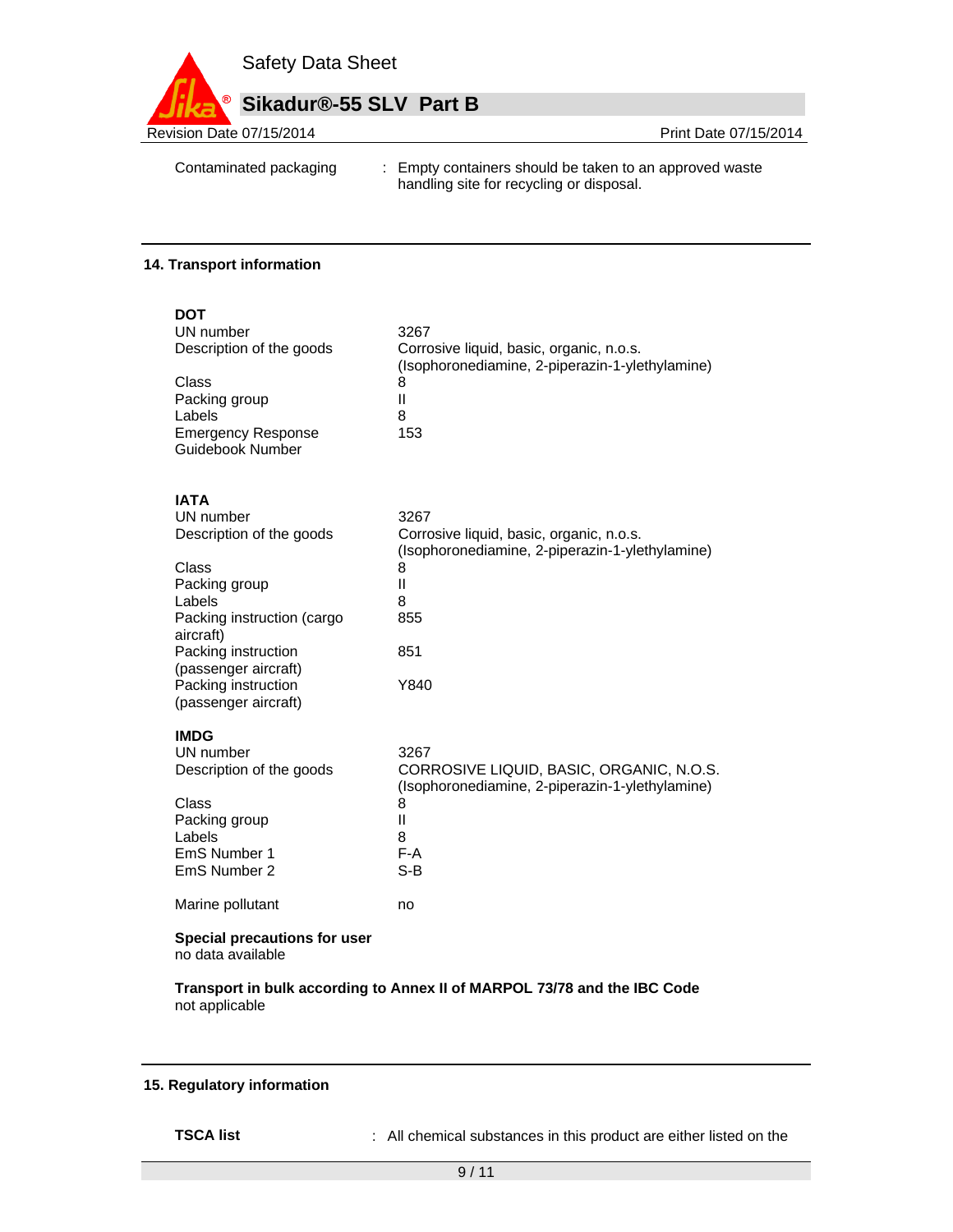

TSCA Inventory or are in compliance with a TSCA Inventory exemption.

### **EPCRA - Emergency Planning and Community Right-to-Know**

#### **CERCLA Reportable Quantity**

This material does not contain any components with a CERCLA RQ.

#### **SARA304 Reportable Quantity**

This material does not contain any components with a section 304 EHS RQ.

defects.

| SARA 311/312 Hazards                                                                                                                                                                                                                                                                                 | : Acute Health Hazard<br>Chronic Health Hazard                                                                                                                                                         |  |  |
|------------------------------------------------------------------------------------------------------------------------------------------------------------------------------------------------------------------------------------------------------------------------------------------------------|--------------------------------------------------------------------------------------------------------------------------------------------------------------------------------------------------------|--|--|
| <b>SARA 302</b>                                                                                                                                                                                                                                                                                      | : SARA 302: No chemicals in this material are subject to the<br>reporting requirements of SARA Title III, Section 302.                                                                                 |  |  |
| <b>SARA 313</b>                                                                                                                                                                                                                                                                                      | : SARA 313: This material does not contain any chemical<br>components with known CAS numbers that exceed the<br>threshold (De Minimis) reporting levels established by SARA<br>Title III, Section 313. |  |  |
| <b>Clean Air Act</b>                                                                                                                                                                                                                                                                                 |                                                                                                                                                                                                        |  |  |
| <b>Ozone-Depletion</b><br><b>Potential</b>                                                                                                                                                                                                                                                           | This product neither contains, nor was manufactured with a<br>Class I or Class II ODS as defined by the U.S. Clean Air Act<br>Section 602 (40 CFR 82, Subpt. A, App.A + B).                            |  |  |
| This product does not contain any hazardous air pollutants (HAP), as defined by the U.S. Clean<br>Air Act Section 12 (40 CFR 61).<br>This product does not contain any chemicals listed under the U.S. Clean Air Act Section 112(r) for<br>Accidental Release Prevention (40 CFR 68.130, Subpart F). |                                                                                                                                                                                                        |  |  |
| <b>California Prop 65</b><br>This product does not contain any chemicals known to the State<br>of California to cause cancer, birth, or any other reproductive                                                                                                                                       |                                                                                                                                                                                                        |  |  |

#### **16. Other information**

| <b>Health</b><br>$\star$ | 3            |                            |
|--------------------------|--------------|----------------------------|
| Flammability             | $\mathbf{1}$ |                            |
| <b>Physical Hazard</b>   | $\mathbf{0}$ |                            |
|                          | $\mathbf{x}$ |                            |
|                          |              | <b>Personal Protection</b> |

**Caution:** HMIS® rating is based on a 0-4 rating scale, with 0 representing minimal hazards or risks, and 4 representing significant hazards or risks. Although HMIS® rating is not required on SDSs under 29 CFR 1910.1200, the preparer may choose to provide them. HMIS® rating is to be used with a fully implemented HMIS® program. HMIS® is a registered mark of the National Paint & Coatings Association (NPCA). Please note HMIS® attempts to convey full health warning information to all employees.